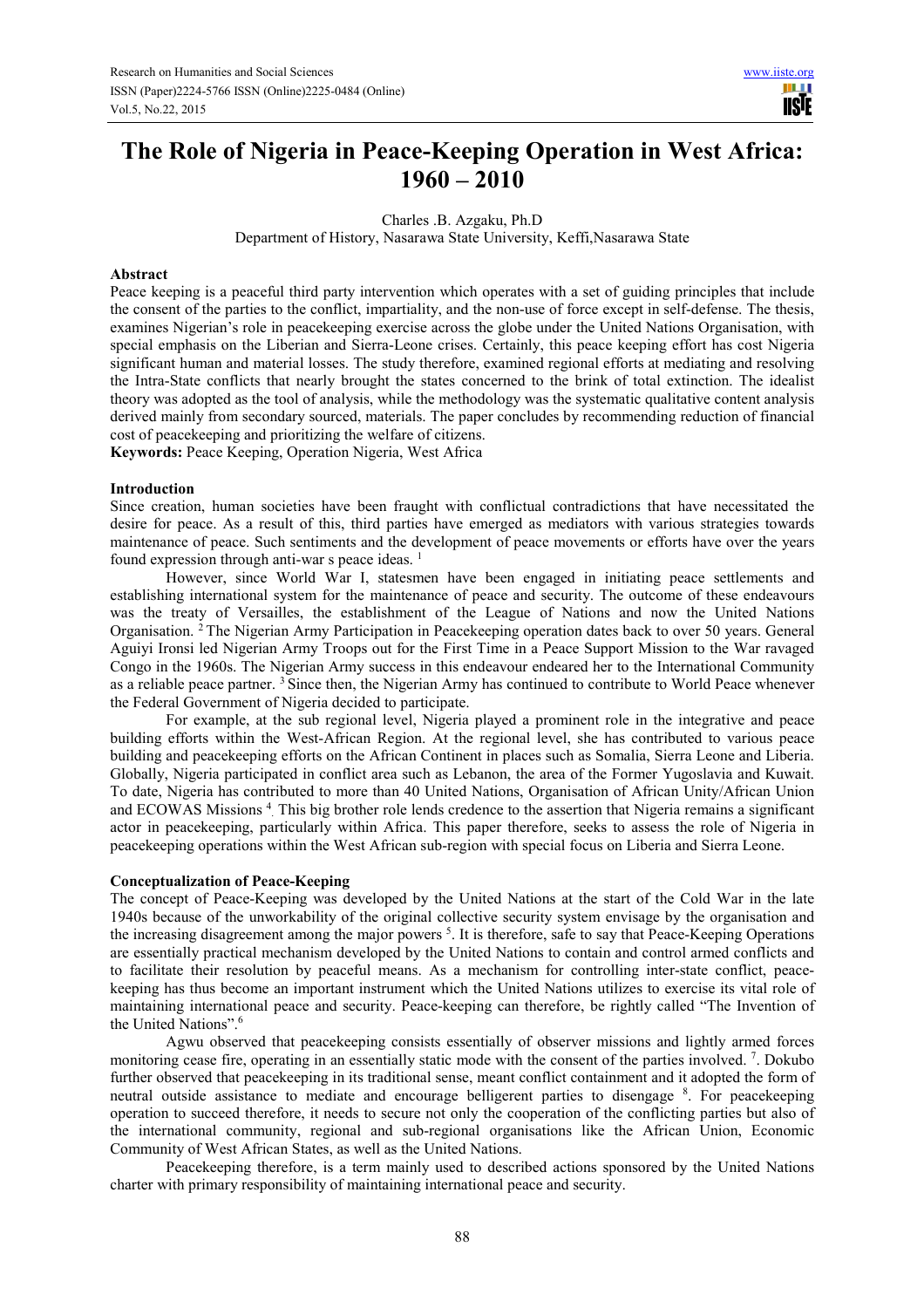HH H **TISIE** 

#### **Brief History Of Nigeria's Involvement In Peace-Keeping.**

The Nigerian Army has since independence been actively involved in the management of International peace, either under the sponsorship of the United Nations or under the bold assumption of roles and certain specific responsibilities for the management of regional security concerns.

In its over 50 years of independence, Nigeria's decision-makers have continuously designed, shaped and maintained a foreign policy which have continued to have some impact on the International scene. The foreign policy statement of Nigeria's First Prime Minister, Sir Abubakar Tafawa Balewa perhaps confirms Nigeria's commitment to achieving World Peace on the occasion of Nigeria's Formal Admission to the United Nation at its General Assembly Session in October, 1960, he said:

…………………..First, it is the desire of Nigeria to remain on friendly terms with all Nations and to participate in the work of the United Nations Organisation. Secondly, Nigeria has absolutely no territorial or expansionist intention. Thirdly, we shall not forget our old friends and we are proud to have been accepted as a member of the commonwealth, but nevertheless, we do not intend to align ourselves as a matter of routine with any of the power blocs. We are committed to uphold the principles upon which the United Nations Organisation is founded. Fourthly, Nigeria hopes to work with other states for the progress of Africa and to assist in bringing all African territories to a state of responsible independence.<sup>9</sup>

This statement was an expressed demonstration of Nigeria's commitment towards bringing about cooperation, progress and promotion of international peace and security. The Prime Minister's views were reinforced by Chief Jaja Nwachukwu the then foreign Minister when he said:

"We want Africa to live in peace but we do not want her to continue in pieces. Nigerians believe in the integration of the African Continent…………..Pan Africanism is no longer merely a theory; it is a  $fact...$   $^{10\prime}$ .

These statements at the early period of Nigeria's independence are vindication of her expressed determination to adhere to and abide by the purposes and principles of both the United Nations and the Organisation of African Unity. As noted earlier Nigeria Army Participation in Peacekeeping dates back to over 50 years when General Aguiyi, Ironsi, led troops out for the first time in support of the United Nations Operation in the Congo crisis of 1960 – 1964.<sup>11</sup> Nigeria committed over 6,000 troops to this operation. The United Nations Long Conciliations Commission was also led by Jaja Nwachukwu of Nigeria. Subsequently, Nigeria was invited in 1965 to participate in the United Nations India-Pakistan Observer Mission. In 1978, Nigeria accepted the United Nations request again to provide troops for the peacekeeping operation in Lebanon. Hence, Nigeria mobilized 6,323 troops and other military logistic elements to serve in Lebanon before the country pulled out in 1983.<sup>12</sup>. General Yakubu Gowon has earlier pointed out that "Nigeria would pursue all measures designed to achieve a durable and just peace in all parts of the world". Nigeria participated in the United Nations India – Pakistan Observer Mission (UNIPOM), the United Nations Interim Force in Lebanon (UNIFIL), United Nations, Iraq Military Observer Group (UNIMOG), United Nations Transition Assistance Group to Namibia (UUNTAG), United Nations Iraq – Kuwait Observer Mission (UNIKOM). Nigeria was also in the United Nations Operations in Israel and participated in United Nations Operation in Somalia (UNOSOM). As at 1997, Nigeria had contributed over 200,000 troops to the United Nations Peacekeeping Missions.<sup>13</sup> Nigeria is today one of the strategic members of the 113 Troops Contributing Countries (TCCS) of the United Nation. Nigeria has been involved in 41 Peacekeeping Operations Globally under the United Nations, Organisation of African Unity/African Union (AU) and ECOWAS. About 23 of these operations were in Africa while 18 Peacekeeping Operations were outside Africa.

Again in 1964, when the Tanzania Army revolted against the government, the government of Tanzania invited the Nigerian Army to assist in suppressing the mutiny. Similarly, in 1978, Nigeria's Armed Forces were deployed to Chad. In pursuit of Nigeria's Commitment to the decolonization processes in Africa, peter and Aminu observed that the Nigeria Air Force was actively involved in the evacuation of refugees back to Zimbabwe from various frontline states where thy had gone on exile during the run up to the First Zimbabwean Election to enable them participate in it. <sup>14</sup>. Other deployment include Nigeria's Armed Forces Participation in the United Nations Operation in Mozambique (UNOMOZ 1992 - 95), the United Nations Assistance Mission for Rwanda of West African States Monitoring Group, (ECOMOG).

## **Nigeria's Role in Peacekeeping Operation in Liberia**

Nigeria contributed immensely to the ECOWAS Monitoring Group (ECOMOG), an interventionist mediations force to end the protracted Liberian Civil War, where the Government of Nigeria puts the financial cost of 8billion dollars (over N800billion) apart from a large number of lost and maimed soldiers in 1987. The Civil War in Liberia is significant for two reasons. Frist, it served as an important example of a new type of external intervention – intervention by a sub-regional Organisation. Secondly, it has led to a re-examination by African Leaders, of the policy of non-interference in the Internal Affairs of States. 15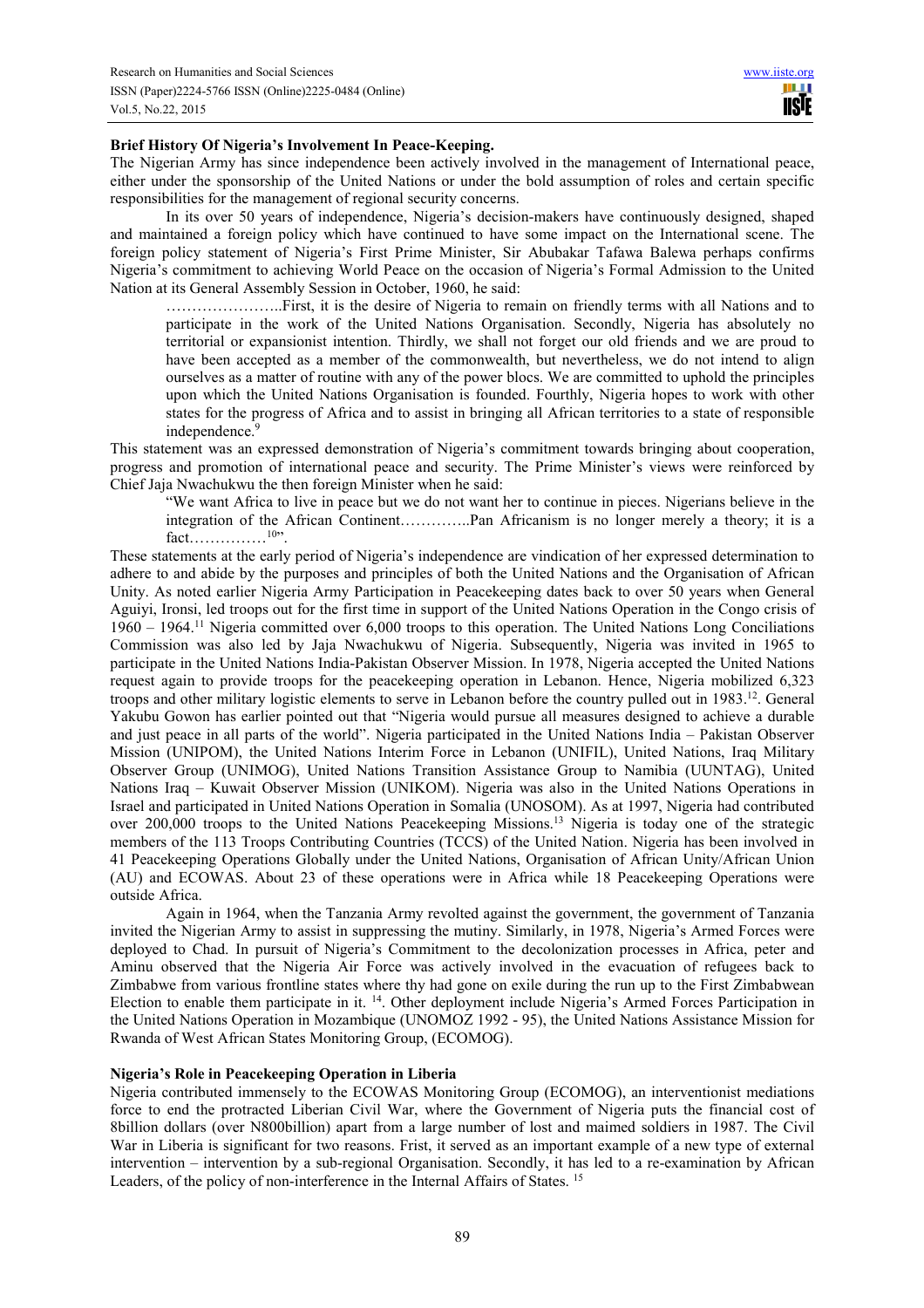Non-Intervention in the Internal Affairs the OAU (now AU), Africa Leaders are, however, far more aware of the threat to regional security posed by internal conflicts. This was reflected in the second principle of the 1991 conference on security, stability development and cooperation in Africa which stated that the security, stability and development of every African Country is inextricably linked with those of other African Countries. Consequently, instability in one African Country reduces the stability of all other countries. Nigeria shared the joy of the return to democracy by Liberia. Additionally, the then Nigeria's President, General Babangida served as the Chairman of ECOWAS thrice while the community's secretariat in Abuja – a project mainly funded by Nigeria was completed. <sup>16</sup>

#### **Nigeria's Role in Peacekeeping Operation in Sierra Leone.**

Following a long period of military rule, Ahmad Tejan Kabbah was elected President of Sierra Leone on 17th March, 1996. Little more than a year later, on 25th May, 1997, he and his democratically elected government were overthrown in a bloody coup led by Dissident Military Officers and Rebels from Sierra Leone's long standing insurgency. In March, 1998, a peacekeeping force under Nigerian Leadership with considerable help, from a British/Africa Mercenary from a local paramilitary (The Kamajor), entered free town, and restored Kabbah and his government. The motives of the Nigerian intervention were two fold. There was a natural desire for regional security, but General Sani Abacha also wanted international legitimacy for his regime which was being discredited by the international community. The initial success of the peacekeepers helped obscure some of the troubling aspects of the intervention – the lack of an international mandate, the use of mercenary in peacekeeping operations and the very undemocratic nature of the Nigerian regime. At the peak of the operations, ECOMOG had 13,000 troops. Late in 1999 the disputants in the Sierra Leonean conflicts signed an agreement in Leone, Togo to end the crisis; thus paving the way for UNAMSIL (United Nations Mission in Sierra Leone).<sup>17</sup>

Nigeria has every reason to be proud of her peacekeeping missions. Some of the peacekeeping operations in which Nigeria was involved, include sending troops to Congo (UNOC) 1960 – 1964, Military observers to New Guinea (UNSF) 1962 – 1963; battalion to Tanzania by bilateral agreement 1964; Military observers during the India – Pakistan conflict (UNIPOM) 1965 – 1966; battalion and staff officers to Lebanon (UNIFIL),  $1978 - 1983$ ; battalion and staff officers to Chad  $1981 - 1982$ , Military observers during Iran-Iraq conflict (UNIMOG) 1988 – 1991; division to Liberia (ECOMOG) 1990, training teams for Sierra Leone (NATNG) 1992 – 1995, Military observers to Namibia (UNTAG) 1989 – 1990; to Western Sahara (MINURSO) 1991; and to Cambodia (UNTAC) 1992 – 1993. The country also contributed a battalion and staff officers to Somalia (UNOSOM) 1992 – 1993; battalion and staff officers of the Former Yugoslavia (UNPROFOR) 1992; Military observers to Mozambique (ONUMOZ), 1992; a battalion to Rwanda; (UNAMIR) 1993; Training teams to the Gambia (NATAG) 1993; Military observers A ouzo Strip (UNASOG) 1994; and to Israel (UNTSO) 1995; Liberia (ECOMOG) 1987; Sierra Leone (ECOMOG) 1996; Daigwu (UNAMID) 2003. <sup>18</sup>

## **Challenges faced by Nigeria's Participation in Peacekeeping Operation Manpower**

The problem of manpower especially in the Nigeria Army became noticeable in the 1990s when the country began to experience insecurity. Troops had to be drawn from different units across the country to form up a complete battalion with the required strength that meets the United Nations standards for deployment to the mission area. In extreme cases, some personnel had been posted to deploying units as late as the time of their departure to the mission is. These individuals were deployed without pre-induction training. Obviously personnel of such Adhoc units that are filled at the last mission area without adequate knowledge of each other's capabilities and deficiencies. This also creates problem of command and control.

Standardization of Nigerian Army Units in terms of manpower would be a positive step towards equipping the Nigerian Army for effective participation in peacekeeping operation. This could be achieved if all postings and marrying of units are concluded 6 months prior to deployment. This would also ensure Cohesion among the units personnel.<sup>19</sup>

## **Training and Doctrine**

Another problem identified is that of training and doctrine associated with training and peacekeeping operations. Different countries have different training doctrines for the training of its personnel. The Nigerian Army was faced with the problem of training doctrine for peacekeeping operations. This problem had manifested itself in various operations. In the case of ECOMOG, Anglophone Oriented Troops were operating alongside Francophone Troops which further compounded this problem. The Armed Forces of Nigeria should come up with a suitable doctrine for peacekeeping operation. This would impact positively on all aspects (organisation, training, leader development, material, and selection of soldiers) of the Armed Forces of Nigeria's preparations for and conducting peacekeeping operations.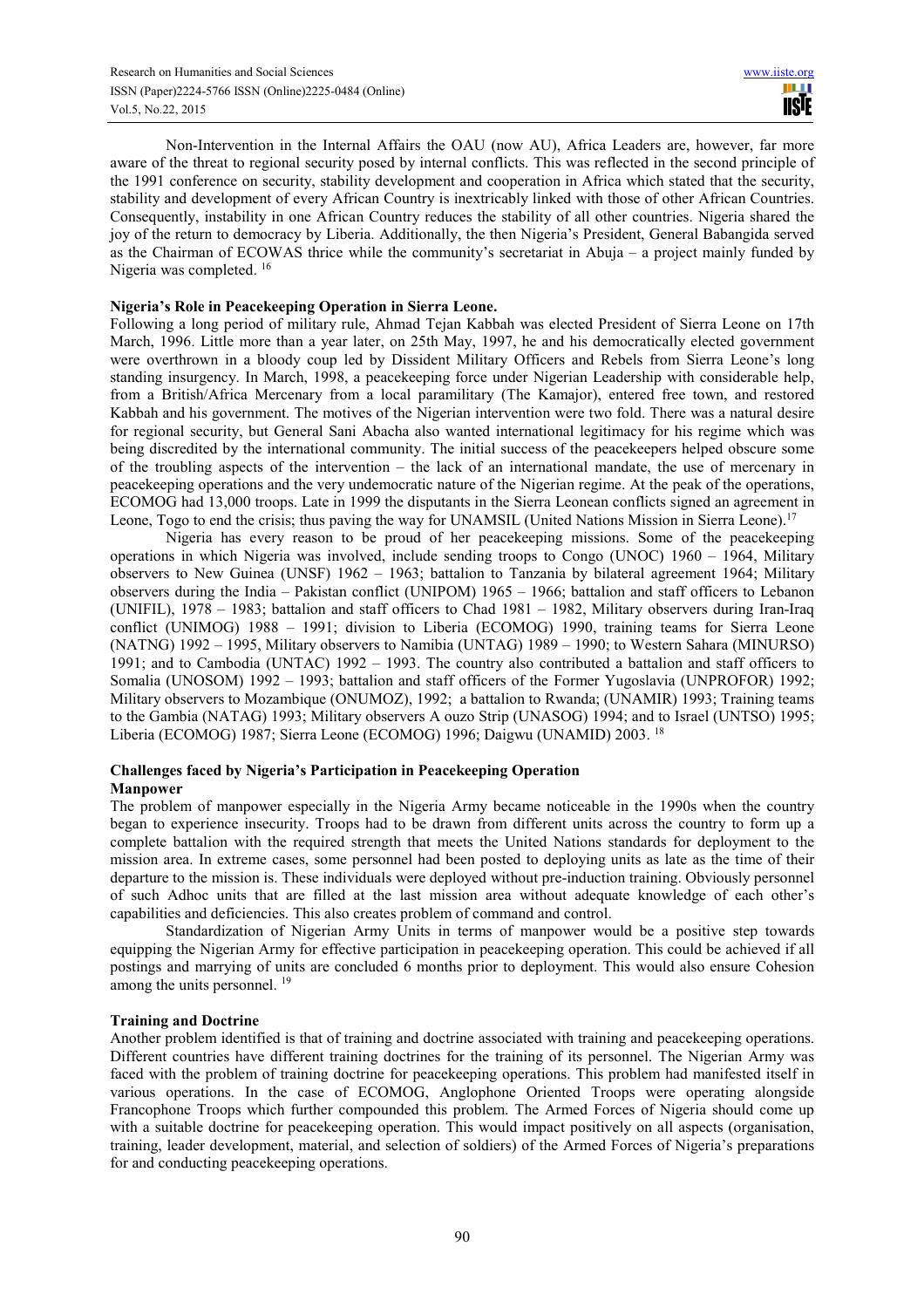## **Logistics**

Logistic problems are another set of hindrance impacting on Nigeria's participation in peacekeeping operations. In the face of non-availability of centralize logistical support for ECOWAS sub-regional peacekeeping, participating countries suffered shortfalls in lift and other logistical capabilities. As a result, most of them relied on Nigeria which itself logistically hard pressed. There is the need to have adequate logistical support before embarking on peacekeeping operations. The nature of the logistic challenges faced by Nigerian Troops deployed on peacekeeping operations includes:

- $\checkmark$  Lack of sufficient quality of vehicles
- Lack of Adequate Medical Facilities
- $\checkmark$  Insufficient Communication
- Equipment and Individual Soldiers "Killing".
- $\checkmark$  The successful accomplishment of the task of devices. <sup>20</sup>

#### **Funding**

Nigeria suffered financially during the first intervention in Liberia in 1990. It was always in search of financial support from other ECOWAS Members for the Mission. Nigeria established an "Endowment Fund" for the operation with an initial amount of 50 million dollars being proposed. This fund received no contributions. Generally, assistance from other sources was slow in coming. Eventually ECOWAS Member states that contributed troops threatened to withdraw from the force for lack of funding. This situation caused Nigeria to single-handedly provide substantial financial support for further ECOMOG Operations. The sinking of substantial financial resources to restore peace in other countries while Nigeria's social and physical infrastructures were sorely in need of repair was difficult to rationalize with the public at large.

Most Nigerians feel the billions of dollars spent for peacekeeping operations could have better used to reduce Nigeria's foreign debt or better still, to alleviate poverty in the country where two percent of the populace leaves on less than 1 US Dollar per day, use of substantial sum of money to pay for peacekeeping operations also helps to explain negative responses from Nigeria's creditors when mention is made of possible debt forgiveness. Any major future involvement by Nigeria in peacekeeping would certainly be predicated on a firm commitment of financial support from either the United Nations or other International Organisation.<sup>21</sup>

## **Administration**

Nigeria's participation in peacekeeping operations also surfaced problems in the areas of administration like Medical Care, Medical Evacuation, Burial Pay and Allowance. Soldiers in deployed units also complained of lack of promotion opportunities and such simple things as not being able to observe holidays. These short comings were largely attributed to poor unit and sub-unit leadership. The units, has caused significant embarrassment to the Nigerian Army and the country in general.

The failure of political reengineering attempts in some countries, particularly African countries, violent border disputes, interstate aggressions, civil wars and insurgency are some of the circumstances that have been provoking large scale refugee flows in Africa, with the attendant threat to security and stability in many countries. The need for peacekeeping and sometime peace enforcement has therefore, become paramount to Nigeria. Material and human resources of the armed forces have been continually committed to these operations. The strategic role that Nigeria played in the process cannot be ignored or discarded with a wave of hand; one significant gain is that by participating in such operations, the Armed Forces have acquired new information, new technology and new skills that will be beneficial to attaining higher standards of professionalism. <sup>22</sup> As observed by the United Nations, Nigeria is the fourth contributor to world peace. Hence, Nigerians desire in world peace is to curtail the security threat which could consume it if not contained. Nigeria's quest for permanent seat in the United Nations Security Council could also be seen as one of the reasons for venturing into and spending much in such operations. Nigeria has been involved in over 20 operations in and outside Africa, largely under the United Nations. The notable exception was the ECOWAS monitoring group (ECOMOG) which the country led in the 1990s to end the conflicts in Liberia and Sierra Leone and reportedly spent between 8 and 9 billion dollars, thus contributing more than 80% of personnel and finance. The huge resources committed to the operations in the face of ravaging poverty in the country are at the expense of the country, its citizens and infrastructural development.<sup>23</sup>

#### **Prospects for the Future**

The tasks of preserving world peace and security are the collective responsibility of all mankind. The issues involved, therefore are numerous and complex. Thus the following suggestions are recommended for further works in this area:

1. Instead of paying much attention to peacekeeping operations, the country should place a lot more emphasis on the welfare of its citizens and infrastructural development.